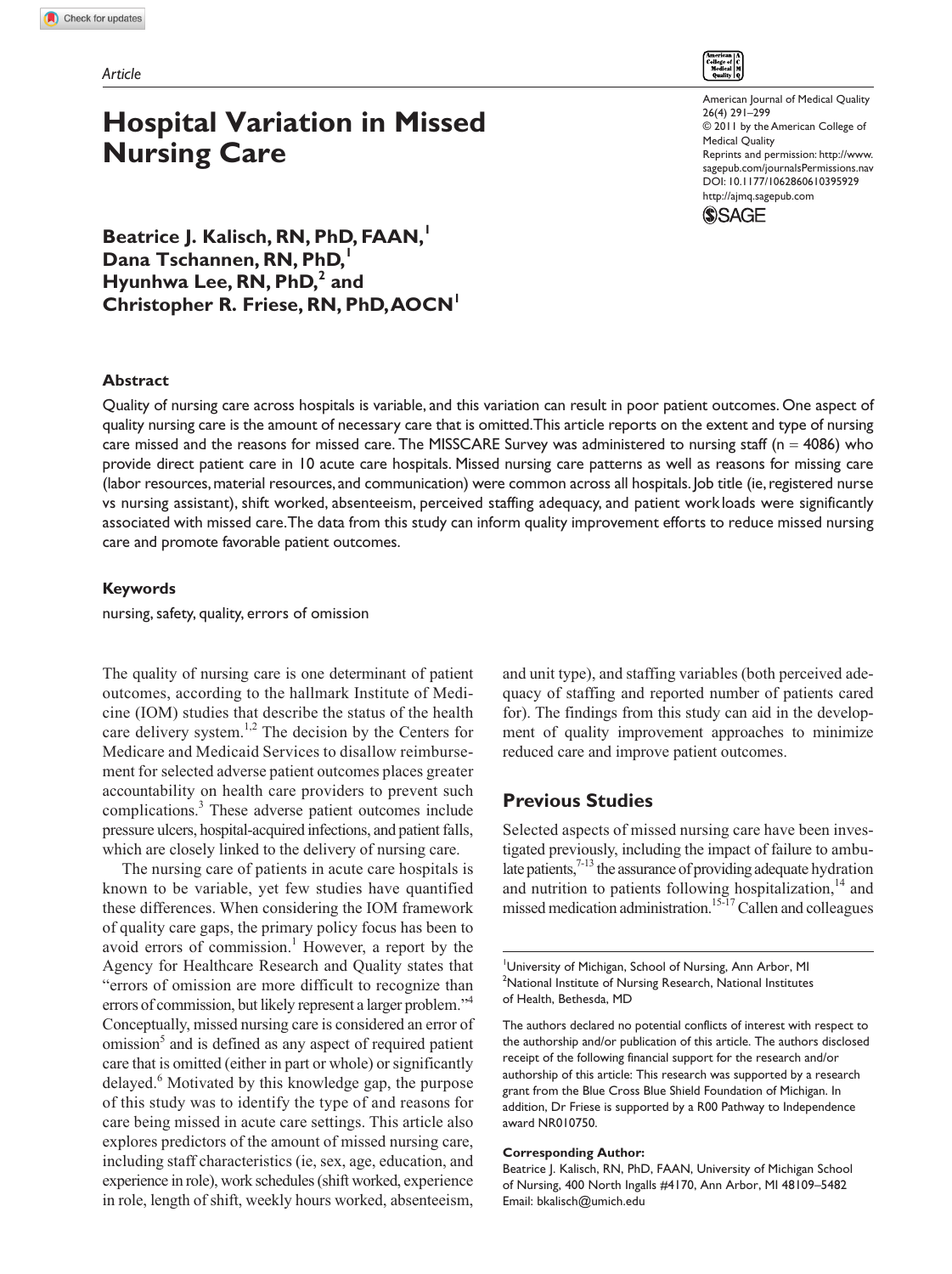identified that 73% of patients hospitalized on a medical unit did not ambulate at all during their stay.<sup>7</sup> A study of nutritional status of patients found that nearly 40% of hospitalized patients were malnourished, and few had a nutrition plan.<sup>13</sup> These studies, however, do not describe variation in care across settings and do not identify factors associated with missed care.

In Sochalski's<sup>18</sup> examination, the quality of nursing care was significantly related to nurse-reported rates of unfinished care. A Swiss team investigated "rationed nursing care," which occurs when nurses lack sufficient time to provide necessary care. Although they reported a low rate of rationed care, occurrence of rationed care (ie, missed care) was related to poor patient outcomes (eg, medication errors, patient falls, infections, and pressure ulcers). $19$ 

Kalisch<sup>20</sup> used focus group methodology to identify the scope of care missed in the acute care setting. Findings revealed 9 areas of missed care (ambulation, turning, delayed or missed feedings, patient teaching, discharge planning, emotional support, hygiene, intake and output documentation, and surveillance) and 7 reasons for missing that care (too few staff, poor use of existing staff resources, time required for the nursing intervention, poor teamwork, ineffective delegation, habit, and denial). Following this study, the Missed Nursing Care (MISSCARE) Survey was developed to measure the phenomenon empirically.<sup>21</sup> The survey has 2 parts: nursing staff perceptions of aspects of nursing care missed and the perceived reasons for missing care. The results of the first quantitative study using the MISSCARE Survey identified that nursing interventions, basic care, and care planning were cited as missed by more than 70% of respondents. However, a clearer examination of missed nursing care in a larger sample of hospitals is necessary to examine the size and scope of the problem as well as to propose solutions to reduce missed care and improve quality.

## **Conceptual Framework**

The Missed Nursing Care Model serves as a conceptual framework for this study (Figure 1). This framework examines 3 concepts: structure (eg, hospital, patient care unit, and individual nursing staff characteristics), process (missed nursing care), and outcomes (staff outcomes, including job satisfaction with current position and with occupation, and patient outcomes, such as patient falls and pressure ulcer prevalence). These variables were selected following the focus group and preliminary survey studies previously reported.<sup>20,21</sup> Several unit and staff characteristics have been linked to patient outcomes. Increased nurse staffing levels have been linked to a reduction in several patient outcomes, including mortality rates,  $22,23$  infection rates,  $24,25$ pressure ulcers,  $26$  and falls.<sup>27</sup> Furthermore, when patient



**Figure 1.** Missed Nursing Care Model.

load and nurse absenteeism rates are high, patient mortality rates are reportedly higher.<sup>28</sup> Work schedules have also been linked to patient outcomes. Studies identified a direct and negative impact on patient outcome resulting from impaired judgment, slower response time, decreased clinical decision making by nurses, increased risk of errors and near misses, and decreased vigilance.<sup>29,30</sup> Although the link between unit and staff characteristics and patient outcomes has been well established, few studies have focused on the process of nursing care that results in better outcomes.<sup>31</sup> The nursing process variable used in this study is missed nursing care.

For this study, we focused on identifying the levels and types of missed nursing care and the reasons for missed care across hospitals. We also examined the relationship between unit staff characteristics (sex, age, education, and experience in role), work schedules (shift worked, length of shift, weekly hours worked, absenteeism, and unit type), staffing variables (perceived level of adequate staffing and number of patients cared for), and missed nursing care.

## **Research Questions**

The purpose of this study was to confirm the findings of a prior smaller study in a larger sample of diverse hospitals. The specific study questions were as follows:

- What is the amount of nursing care being missed in acute care hospitals?
- What are the reasons for care being missed?
- Are the patterns of missed nursing care and its reasons common across hospitals?
- What characteristics of the nursing unit's staff members, work schedules, and perceptions of staffing adequacy are associated with the amount and type of missed nursing care?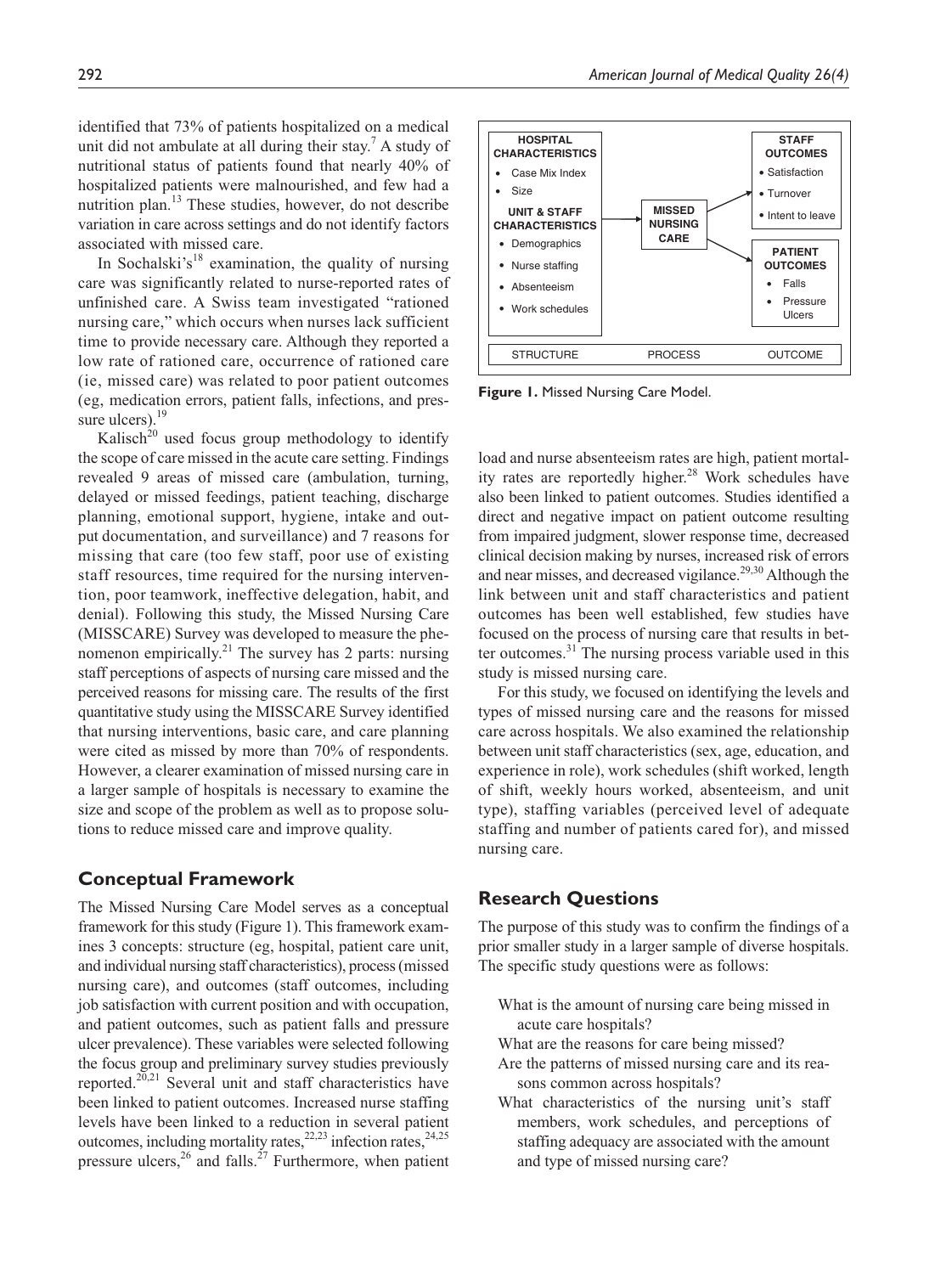## **Methods**

## *Settings and Participants*

The sample for this study consisted of staff registered nurses (RNs;  $n = 3143$ ) and nursing assistants (NAs;  $n = 943$ ) who provide direct patient care in medical, surgical, rehabilitation, intermediate, and intensive care units in 10 hospitals of varying sizes and organizational forms (eg, size and ownership) located in the Midwest. Licensed practical nurses were excluded from the analysis because of a small sample size (<2% of the sample). Data were collected from November 2008 through April 2009. The overall response rate was 59.8% (61.8% for RNs and 53.4% for NAs).

## *Instrument*

We used the survey method, using the MISSCARE Survey, in order to protect anonymity and to be able to conduct multisite comparisons. The MISSCARE Survey was the instrument used to assess nursing staff perceptions of both missed care (part A) and the reasons for missed care (part B). The survey included questions about staff characteristics (eg, education, job experience, sex, and age), work schedules (shift and hours worked), and staffing (absenteeism, perceived staffing adequacy, and patient workload).

In part A, RNs and NAs were asked to identify how frequently nursing care elements are missed by all the nursing staff on their unit. Respondents were asked to check the best response: always missed, frequently missed, occasionally missed, or rarely missed. In part B (Reasons for Missed Care), RNs and NAs were asked to indicate the reasons why nursing care is missed. Respondents were asked to grade the relative importance for each reason: significant reason, moderate reason, minor reason, or not a reason for missed care.

Validity and reliability of the MISSCARE survey were previously reported. $21$  The content validity index was 0.89 and test–retest reliability for part A of the tool was 0.88 (*P* < .001). We previously performed exploratory and confirmatory factor analysis on part B, and 3 factors emerged—labor resources, material resources, and communication—with a range of factor loadings from 0.35 to 0.85. Cronbach α coefficients ranged from .71 to .86.

## *Procedures*

After receiving institutional review board approval at each facility and securing support from nursing directors and managers, a survey packet—which included a letter explaining the study and the anonymity of responses, the MISSCARE Survey, and a return envelope—was placed

in staff members' mailboxes. Included in the packet was a candy bar as an incentive for survey completion. Units with a response rate greater than 50% received a pizza party as an additional incentive. Responses were collected in locked boxes located on the units. Reminders were sent to all staff approximately 2 weeks into survey collection in an effort to increase response rates. Data were collected within a 4-week time frame within each of the hospitals.

## *Data Analysis*

After data cleaning, frequencies were calculated to explore the distribution of missed care, reasons for missed care, staff characteristics, work schedules, and staffing variables across the 10 hospitals. For analysis of frequency, the missed care items were treated dichotomously. Elements of care were considered missed if "occasionally," "frequently," or "always" was reported.

The dependent variable in the bivariate and multivariate analyses was the overall missed care score, which is the average amount of missed care identified for each of the elements of nursing care for each participant. We then assessed if the responses from nursing personnel were clustered by nursing unit. Intraclass correlation coefficients (ICCs) obtained by 1-way analysis of variance confirmed the correlation of each unit member's response to the group, with ICC values ranging from 0.05 to 0.30. Responses to missed care were significantly similar within nursing units  $(F[109, 3959] = 10.0, P < .001, ICC =$ 0.20). Based on these ICCs, all regression models used robust cluster methods to account for clustering of responses in nursing units. Linear regression was used to identify significant independent variables (eg, unit staff characteristics, work schedule, and staffing) associated with missed care. To achieve a parsimonious model, a final multivariable analysis using robust cluster estimation procedures included independent variables previously significant at  $P < .05$ . Analyses were conducted using STATA 10.0 (StataCorp LP, College Station, TX).

## **Results**

Of the 4086 respondents, 90% were female, and 51% held a baccalaureate degree or higher. The majority of respondents (77%) were RNs, and the remaining 23% were NAs. Day shift was the most frequently reported work schedule (49%), followed by nights (35%), then evenings or rotating shifts (16%); most participants (76%) worked 12-hour shifts. Work experience was widely distributed; 32% reported more than 10 years, 5% reported fewer than 6 months, and the remainder were evenly distributed across 6 months and 10 years of experience. One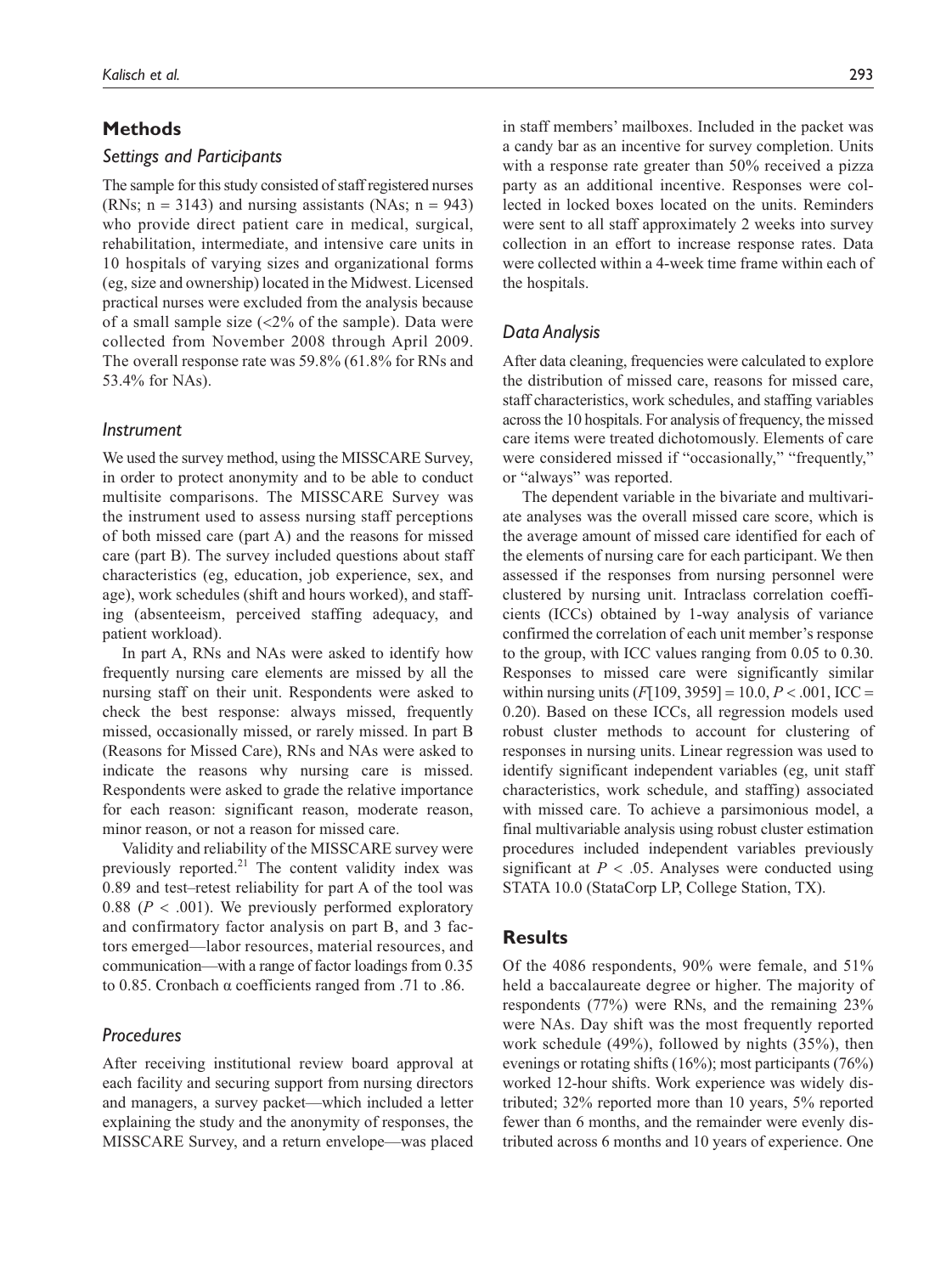|  |  |  |  |  |  |  | <b>Table 1.</b> Missed Nursing Care in 10 Hospitals: Frequency (Percentage <sup>a</sup> ; $n = 4086$ ) |  |
|--|--|--|--|--|--|--|--------------------------------------------------------------------------------------------------------|--|
|--|--|--|--|--|--|--|--------------------------------------------------------------------------------------------------------|--|

| Item of the MISSCARE Survey                                                     | Rarely<br>Missed | Occasionally<br>Missed | Frequently<br>Missed | Always<br>Missed |
|---------------------------------------------------------------------------------|------------------|------------------------|----------------------|------------------|
| 1. Ambulation 3 times per day or as ordered                                     | 906 (24.0)       | 1639(43.4)             | 1153(30.5)           | 83(2.2)          |
| 2. Turning patient every 2 hours                                                | 1647(40.6)       | 1794(44.3)             | 581 (14.3)           | 31(0.8)          |
| 3. Feeding patient when the food is still warm                                  | 1574 (42.4)      | 1509 (40.7)            | 595 (16.0)           | 31(0.8)          |
| 4. Setting up meals for patients who feed themselves                            | 2382(64.1)       | 1017(27.4)             | 280(7.5)             | 37(1.0)          |
| 5. Medications administered within 30 minutes before or<br>after scheduled time | 1507 (40.2)      | 1581 (42.2)            | 624 (16.6)           | 36(1.0)          |
| 6. Vital signs assessed as ordered                                              | 3024 (75.1)      | 834 (20.7)             | 145(3.6)             | 25(0.6)          |
| 7. Monitoring intake/output                                                     | 2020 (49.8)      | 1315(32.4)             | 673 (16.6)           | 45 $(1.1)$       |
| 8. Full documentation of all necessary data                                     | 1774(44.4)       | 1664(41.6)             | 524(13.1)            | 37(0.9)          |
| 9. Patient teaching about procedures, tests, and other<br>diagnostic studies    | 1682(44.1)       | 1565(41.0)             | 542 (14.2)           | 29(0.8)          |
| 10. Emotional support to patient and/or family                                  | 2305 (57.2)      | 1249(31.0)             | 449 $(11.1)$         | 24(0.6)          |
| 11. Patient bathing/skin care                                                   | 2183(54.4)       | 1513(37.7)             | 290(7.2)             | 24(0.6)          |
| 12. Mouth care                                                                  | 1429 (35.5)      | 1571 (39.0)            | 949 (23.5)           | 82 (2.0)         |
| 13. Hand washing                                                                | 2922 (72.0)      | 900(22.2)              | 207(5.1)             | 27(0.7)          |
| 14. Patient discharge planning and teaching                                     | 2771 (67.8)      | 715 (19.5)             | 167(4.5)             | 18(0.5)          |
| 15. Bedside glucose monitoring as ordered                                       | 3450 (86.2)      | 455 (11.4)             | 60 $(1.5)$           | 36(0.9)          |
| 16. Patient assessments performed each shift                                    | 3477 (90.1)      | 292(7.6)               | 63(1.6)              | 27(0.7)          |
| 17. Focused reassessments according to patient condition                        | 2781 (73.2)      | 863 (22.7)             | 143(3.8)             | 14(0.3)          |
| 18. IV/central line site care and assessments according to<br>hospital policy   | 2434 (64.6)      | 1086 (28.8)            | 235(6.2)             | 13(0.3)          |
| 19. Response to call light is initiated within 5 minutes                        | 2018 (50.0)      | 1467(36.3)             | 522 (12.9)           | 30(0.7)          |
| 20. PRN medication requests acted on within 15 minutes                          | 2158(57.1)       | 1304 (34.5)            | 296 (7.8)            | 20(0.5)          |
| 21. Assess effectiveness of medications                                         | 1868 (49.8)      | 1520 (40.5)            | 348 (9.3)            | 13(0.3)          |
| 22. Attend interdisciplinary care conference whenever held                      | 1206(34.4)       | 1181(33.7)             | 879 (25.1)           | 235(6.7)         |
| 23. Assist with toileting needs within 5 minutes of request                     | 2071 (51.4)      | 1566 (38.8)            | 371 (9.2)            | 25(0.6)          |
| 24. Skin/wound care                                                             | 2626 (67.1)      | 1151(29.4)             | 119(3.0)             | 18(0.5)          |

Abbreviations: MISSCARE, Missed Nursing Care; IV, intravenous; PRN, as needed.

<sup>a</sup> Valid percentages presented in the table.

third of participants reported missing 1 shift in the last 3 months, and 24% reported missing 2 or more shifts. The majority of participants worked in medical-surgical units (52%), followed by intensive care (24%), intermediate care (19%), and rehabilitation (4%).

# *Amount and Type of Missed Care*

Table 1 shows the distribution of responses for how frequently each element of care was reported missed (always missed, frequently missed, occasionally missed, or rarely missed). Ambulation of patients 3 times per day (or as ordered) was the most frequently reported element of missed care, with 32.7% of nurses reporting this action being frequently or always missed. Additional elements that were frequently or always missed included attendance at care conferences (31.8%) and mouth care (25.5%). Conversely, performance of patient assessments (97.7%), glucose monitoring (97.6%), and vital signs (95.8%) were reported as only rarely or occasionally missed by almost all participants. The overall mean score of missed care was 1.56 (standard deviation  $= 0.4$ ).

Figure 2 shows the elements of the least and most missed care across the 10 hospitals. Although the percentages differed slightly, the least and the most missed care items were similar across all 10 hospitals. Bedside glucose monitoring and patient assessments were the least frequently reported as missed across all 10 hospitals. Conversely, ambulation was among the top 5 elements of missed care reported across all 10 hospitals, 8 of which reported this as the most frequently missed element of care.

## *Reasons for Missed Care*

Reasons for missed care were also identified similarly in the 10 hospitals (Table 2). Inadequate labor resources was the most often cited reason for missed care (93.1% across the 10 hospitals), followed by material resources (89.6%) and communication (81.7%). Within the labor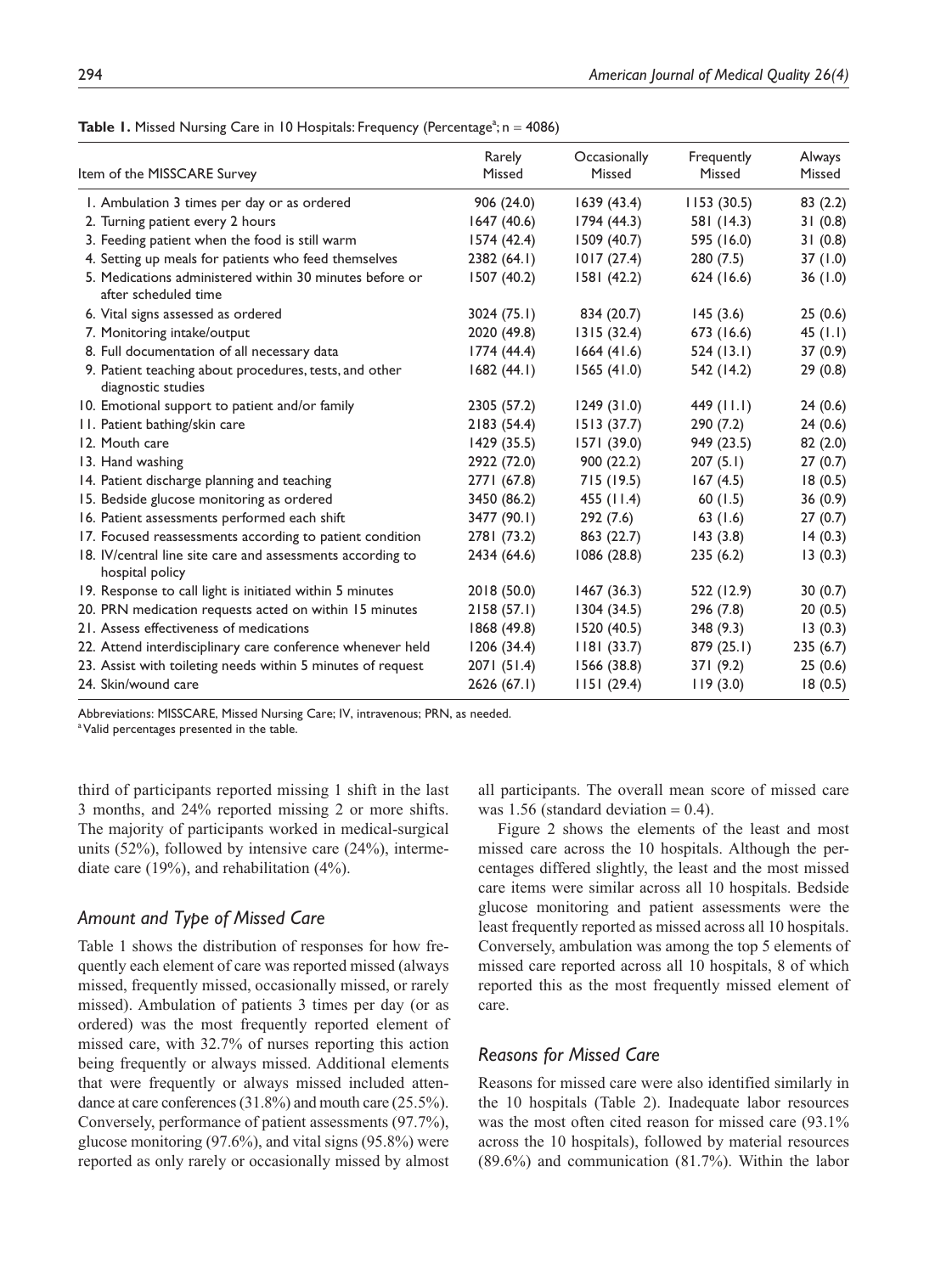

**Figure 2.** Elements of care most and least frequently missed. The solid bars represent the means across all 10 hospitals, and the range lines indicate the standard deviations.

resources subscale, unexpected rise in patient volume and/or acuity was consistently identified as the top reason for missed care (94.9% for all respondents), with a range in frequency between 87.4% to 98.3% across hospitals. The most common item reported in the material resources subscale was the lack of availability of medications when needed (94.6% overall, range across hospitals 88.6% to 97.8%). Communication items were less similar across hospitals; however, the most frequently reported item in this scale across hospitals was unbalanced patient assignments (91.0% overall, range across hospitals 82.2% to 95.4%).

# *Missed Nursing Care by Unit and Staff Characteristics*

Using the overall sample ( $n = 4086$ ), a series of bivariate regression analyses using robust cluster estimation were conducted to find significant variations reported in missed care by unit staff characteristics, work schedules, and perceived staffing adequacy. It was found that 8 variables were significantly associated with missed care: sex, age, job title, shift worked, years of experience, absenteeism, perceived adequacy of staffing, and number of patients cared for. When nursing staff members were female  $(B =$ 0.84; robust standard error  $[SE] = 0.02$ ;  $P < .001$ ), older  $(B = 0.03;$  robust  $SE = 0.01; P < .001$ ), RNs (versus NAs;  $B = 0.19$ ; robust  $SE = 0.03$ ;  $P < .001$ ), working on a day shift (compared with those on night shifts;  $B = 0.05$ ; robust  $SE = 0.02$ ;  $P < .05$ ), or more experienced ( $B = 0.04$ ; robust  $SE = 0.01$ ;  $P < .001$ ), they reported more missed care. Nursing staff who missed more shifts in the past 3 months (compared with those who did not miss any shifts;  $B = 0.08$ ; robust  $SE = 0.02$ ;  $P < .001$ ), perceived their staffing as less adequate ( $B = 0.11$ ; robust  $SE = 0.01$ ;  $P < .001$ ), or cared for more patients in the previous shift  $(B = 0.01)$ ; robust  $SE = 0.00$ ;  $P < .05$ ) reported significantly more missed care. Education level, weekly work hours, and type of unit were not significantly associated with missed care. Significant independent variables were then entered into the following multivariable analysis to determine the significant predictors of missed care.

## *Predictors of Missed Nursing Care*

A multiple regression model that includes variables significant from the bivariate analyses is shown in Table 3. The model significantly predicted the missed care score  $(R^2 = 0.16; F[19, 109] = 28.0; P < .001)$ . NAs (versus RNs) and staff with fewer years of experience reported significantly less missed care  $(P < .001)$ . Night-shift workers reported less missed care than day-shift workers  $(P < .01)$ . Nursing staff who missed 2 or more shifts in the past 3 months reported missed care more often than those who did not miss any shifts  $(P < .01)$ . Those who cared for more patients in the previous shift reported more missed care  $(P < .001)$ , whereas nursing staff who perceived their staffing as adequate more often reported less missed care  $(P < .001)$ . Age and sex were not significantly associated with missed care.

## **Discussion**

This article examined the relationship between levels and types of missed nursing care and reasons for missed care across 10 acute care hospitals. The trends in frequency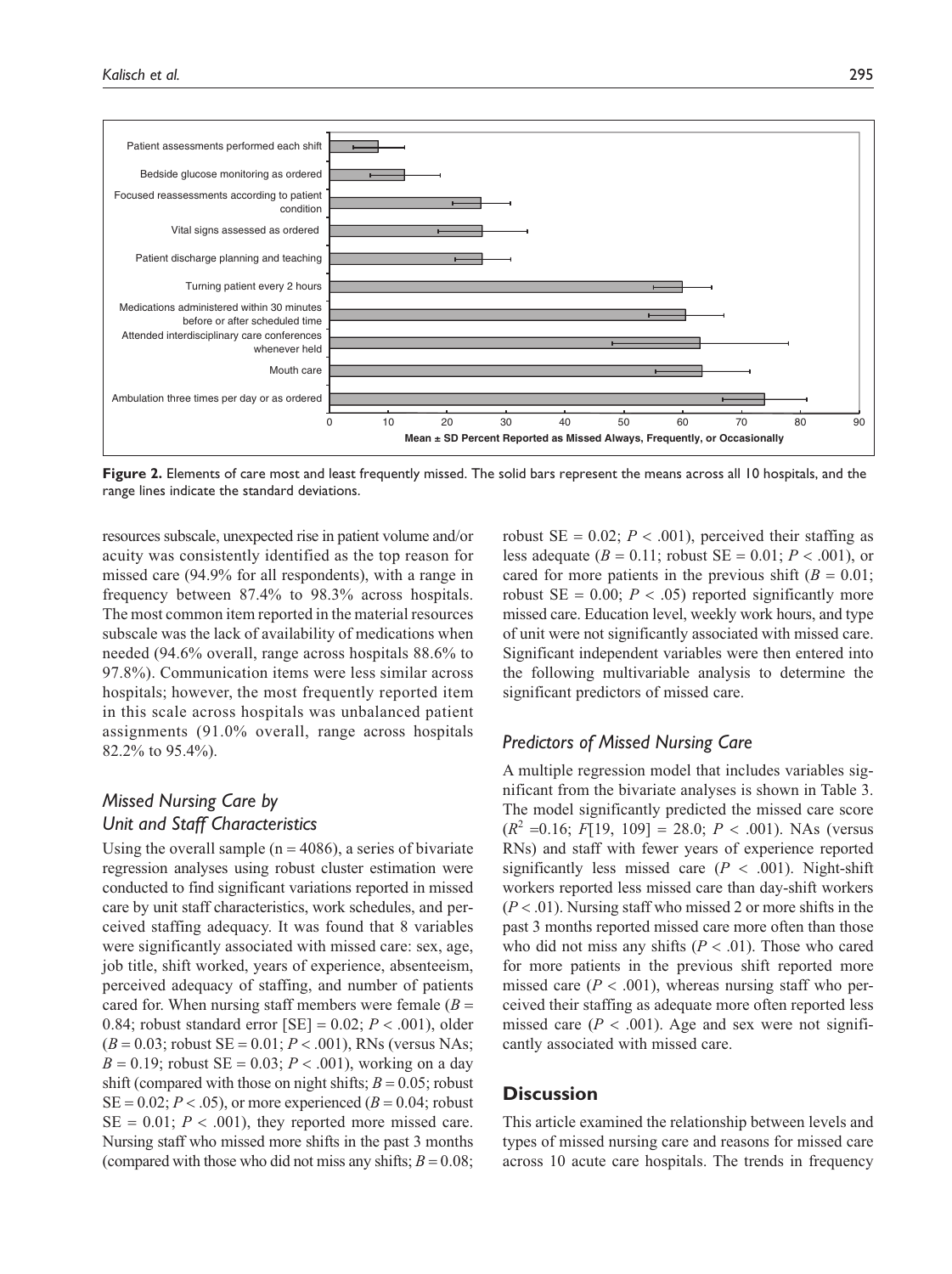|                                                                                                  | $= 168$<br>Ξ   | $(n = 46)$<br>오 | $(n = 726)$<br>$\widetilde{\mathbb{E}}$ | $(n = 469)$<br>子<br>工 | $(n = 212)$<br>엎 | $(n = 198)$<br>오<br>エ | $(n = 893)$<br>Ë | $(n = 198)$<br>$\frac{8}{1}$ | $(n = 422)$<br>$\frac{\infty}{\infty}$ | $(n = 754)$<br>$rac{1}{1}$ | $(n = 4086)$<br>Total |
|--------------------------------------------------------------------------------------------------|----------------|-----------------|-----------------------------------------|-----------------------|------------------|-----------------------|------------------|------------------------------|----------------------------------------|----------------------------|-----------------------|
| Bed size                                                                                         | 347            | <b>S</b>        | 760                                     | 317                   | 304              | $\frac{1}{4}$         | 880              | 433                          | 479                                    | 913                        |                       |
| Participating unit no.                                                                           | $\overline{5}$ | $\sim$          | $\overline{5}$                          | $\equiv$              | $\circ$          | $\infty$              | 22               | $\sim$                       | $\overline{4}$                         | $\frac{\infty}{\infty}$    |                       |
| Item                                                                                             |                |                 |                                         |                       |                  |                       |                  |                              |                                        |                            |                       |
| Labor resources-overall                                                                          | 92.4%          | 95.6%           | 87.0%                                   | 92.4%                 | 91.7%            | 93.7%                 | 95.8%            | 93.6%                        | 96.3%                                  | 94.2%                      | 93.1%                 |
| 1. Inadequate number of staff                                                                    | 94.6%          | 95.6%           | 84.3%                                   | 88.2%                 | 93.6%            | 90.8%                 | 93.2%            | 92.8%                        | 95.1%                                  | 92.6%                      | 91.1%                 |
| 2. Urgent patient situations (eg, a patient's<br>condition worsening)                            | 92.1%          | 95.6%           | 87.5%                                   | 92.1%                 | 90.6%            | 91.3%                 | 95.5%            | 93.3%                        | 94.4%                                  | 92.8%                      | 92.4%                 |
| 3. Unexpected rise in patient volume and/or<br>acuity on the unit                                | 92.7%          | 97.7%           | 87.4%                                   | 95.2%                 | 96.0%            | 97.4%                 | 97.6%            | 95.2%                        | 98.3%                                  | 96.1%                      | 94.9%                 |
| 4. Inadequate number of assistive personnel (eg,<br>nursing assistants, techs, unit secretaries) | 96.4%          | 93.3%           | 87.2%                                   | 93.4%                 | 89.6%            | 92.8%                 | 96.8%            | 95.3%                        | 97.4%                                  | 96.2%                      | 94.0%                 |
| 17. Heavy admission and discharge activity                                                       | 86.1%          | 95.6%           | 88.5%                                   | 93.0%                 | 88.8%            | 96.2%                 | 96.1%            | 91.2%                        | 96.4%                                  | 93.1%                      | 92.9%                 |
| Material resources-overall                                                                       | 83.9%          | 91.0%           | 88.1%                                   | 86.3%                 | 87.9%            | 90.0%                 | 91.4%            | 93.7%                        | 93.4%                                  | 89.1%                      | 89.6%                 |
| 6. Medications were not available when needed                                                    | 88.6%          | 95.2%           | 93.2%                                   | 95.4%                 | 89.8%            | 96.4%                 | 95.6%            | 95.2%                        | 97.8%                                  | 94.2%                      | 94.6%                 |
| 9. Supplies/equipment not available when needed                                                  | 85.2%          | 91.1%           | 87.6%                                   | 86.2%                 | 89.2%            | 89.7%                 | 92.5%            | 94.8%                        | 93.4%                                  | 89.4%                      | 89.9%                 |
| 10. Supplies/equipment not functioning properly<br>when needed                                   | 78.0%          | 86.7%           | 83.6%                                   | 77.3%                 | 84.7%            | 84.7%                 | 86.2%            | 91.2%                        | 89.2%                                  | 83.8%                      | 84.4%                 |
| Communication/Teamwork--overall                                                                  | 79.2%          | 75.2%           | 80.2%                                   | 79.1%                 | 80.0%            | 83.0%                 | 83.5%            | 78.3%                        | 84.4%                                  | 83.1%                      | 81.7%                 |
| 5. Unbalanced patient assignments                                                                | 91.6%          | 82.2%           | 87.7%                                   | 89.1%                 | 88.7%            | 91.2%                 | 94.2%            | 85.5%                        | 95.4%                                  | 91.7%                      | 91.0%                 |
| 7. Inadequate handoff from previous shift or                                                     | 84.6%          | 84.1%           | 86.1%                                   | 88.2%                 | 87.1%            | 89.8%                 | 88.8%            | 84.0%                        | 90.0%                                  | 89.3%                      | 88.0%                 |
| sending unit                                                                                     |                |                 |                                         |                       |                  |                       |                  |                              |                                        |                            |                       |
| needed (eg, physical therapy did not ambulate)<br>8. Other departments did not provide the care  | 73.9%          | 77.8%           | 84.4%                                   | 82.5%                 | 88.3%            | 84.9%                 | 87.7%            | 85.3%                        | 86.0%                                  | 82.8%                      | 84.5%                 |
| 11. Lack of backup support from team members                                                     | 77.0%          | 80.0%           | 78.4%                                   | 78.0%                 | 80.5%            | 81.1%                 | 79.5%            | 79.5%                        | 85.0%                                  | 80.2%                      | 79.9%                 |
| 12. Tension or communication breakdowns with<br>other ancillary/support departments              | 80.1%          | 80.0%           | 78.9%                                   | 13.7%                 | 76.0%            | 83.4%                 | 80.2%            | 76.6%                        | 81.9%                                  | 84.5%                      | 79.9%                 |
| 13. Tension or communication breakdowns within<br>the nursing team                               | 78.5%          | 72.7%           | 76.1%                                   | 72.3%                 | 71.7%            | 74.0%                 | 75.2%            | 67.7%                        | 77.8%                                  | 78.3%                      | 75.4%                 |
| 14. Tension or communication breakdowns with<br>the medical staff                                | 80.1%          | 84.1%           | 78.4%                                   | 77.6%                 | 80.7%            | 78.6%                 | 83.6%            | 76.6%                        | 84.3%                                  | 86.1%                      | 81.7%                 |
| 15. Nursing assistant did not communicate that<br>care was not done                              | 85.5%          | 58.1%           | 83.0%                                   | 83.2%                 | 81.8%            | 91.9%                 | 89.5%            | 79.1%                        | 86.7%                                  | 85.1%                      | 85.2%                 |
| 16. Caregiver off unit or unavailable                                                            | 61.7%          | 58.1%           | 69.1%                                   | 67.3%                 | 65.0%            | 72.3%                 | 73.2%            | 70.8%                        | 72.3%                                  | 69.6%                      | 69.8%                 |

Table 2. Reasons for Missed Nursing Care Across 10 Hospitals **Table 2.** Reasons for Missed Nursing Care Across 10 Hospitals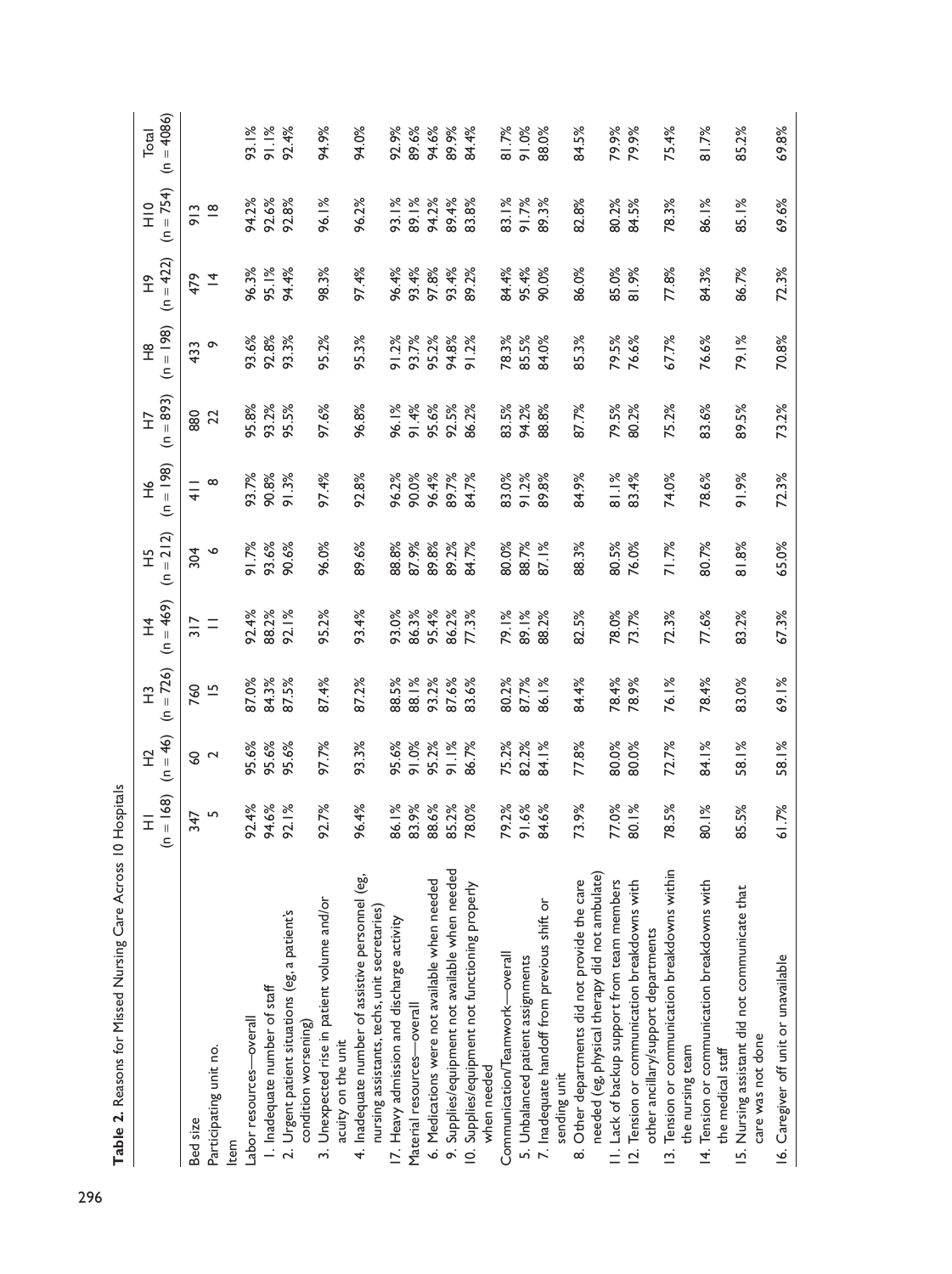| Independent Variable             | B        | <b>Robust SE</b> | t        | P    |
|----------------------------------|----------|------------------|----------|------|
| Constant                         | 1.780    | 0.048            | 37.46    | .000 |
| Sex (male $= 1$ , female $= 0$ ) | $-0.024$ | 0.019            | $-1.27$  | .206 |
| Age                              | $-0.013$ | 0.007            | $-1.89$  | .061 |
| Job title $(NA = I, RN = 0)$     | $-0.284$ | 0.037            | $-7.67$  | .000 |
| Shift worked                     |          |                  |          | .008 |
| Day (reference)                  |          |                  |          |      |
| Night                            | $-0.052$ | 0.016            | $-3.13$  | .002 |
| Other                            | $-0.028$ | 0.018            | $-1.57$  | .119 |
| Years of experience in           | 0.039    | 0.006            | 6.33     | .000 |
| the role                         |          |                  |          |      |
| Absenteeism                      |          |                  |          | .011 |
| One shift missed                 | 0.010    | 0.014            | 0.72     | .471 |
| (reference: no shifts            |          |                  |          |      |
| missed in past 3                 |          |                  |          |      |
| months)                          |          |                  |          |      |
| Two or more shifts<br>missed     | 0.049    | 0.016            | 2.98     | .004 |
| Perceived level of               | $-0.104$ | 0.009            | $-11.13$ | .000 |
| adequate staffing                |          |                  |          |      |
| Number of patients<br>cared for  | 0.015    | 0.003            | 4.69     | .000 |

**Table 3.** Summary of Multiple Regression for Missed Nursing Care ( $n = 4086$ )<sup>a</sup>

Abbreviations: SE, standard error; RN, registered nurse; NA, nursing assistant.

 ${}^{a}R^{2} = .155; P < .000; F(19, 109) = 27.97$ . Analysis included a dummy variable for study hospitals to control for hospital effects (output suppressed).

and types of missed care were similar across these hospitals. Overall, ambulation, mouth care, care conference participation, medications on time, and patient turning were the top 5 missed care elements, whereas shift assessments, vital signs, discharge planning and teaching, glucose monitoring, and vital signs were the 5 least missed elements of care. From the clinical perspective, the least frequently reported elements of missed care from this study are obvious to others when missed and are routinely audited by nursing units. Conversely, ambulation of patients is not routinely recorded in nursing documentation, and there is less opportunity for others to perceive this care as missed. Also, patient ambulation and turning, for example, are often time-consuming (and thus placed lower on the priority list) and may require assistance from other providers (who may not be available). It is possible that these elements of care are not perceived as important by nursing staff, despite their strong correlation with patient outcomes. Increased attention to these elements, including a refocus of existing documentation systems, may be warranted.

The reasons for missed care are similar across hospitals; shortage of labor resources is the most frequent reason, followed by material resources, and communication.

Taken together, these findings suggest that strategies to improve teamwork, communication, excessive workloads, poor personnel deployment, and flows of patient acuity and volume would create the conditions necessary to minimize the likelihood of missed nursing care.

Findings from this study reveal significant correlates of missed care, thus, supporting the Missed Nursing Care Model (Figure 1). NAs report less missed care than RNs. This may reflect the broader scope of responsibilities conferred to RNs rather than NAs or power differences between RNs and NAs. Higher rates of missed care reported by day-shift workers may suggest an imbalance in responsibilities for nursing personnel in a 24-hour period. Staff members who are absent more often report missed care, suggesting that these individuals may not have a strong connection to the nursing unit and the goals of care. Our finding of a relationship between staffing and missed care may partly explain the findings of other researchers that link nurse staffing to patient morbidity and mortality.<sup>31</sup>

#### *Limitations*

There are several study limitations. Study data were collected from self-administered responses of nursing staff on the MISSCARE Survey as opposed to patient records. Direct observation and/or chart review would provide additional measures of external validity. However, chart review may not be accurate, in that nursing care is not consistently recorded. Direct observation may augment our approach but raises the risk of observer bias. The multisite nature of our design mitigates this limitation because our findings show a level of consistency across study hospitals. Although focus groups and individual interviews with nursing staff were conducted to develop a list of all possible reasons for missing nursing care, it is not absolutely certain that all possible explanatory variables are included in our survey. Future studies could measure characteristics of health systems, patient contributing factors, and characteristics of other professionals. Despite these limitations, the results of this study contribute evidence that an improvement in the quality of nursing care in acute care hospitals is needed and is of the highest priority.

## *Implications*

From a quality of care perspective, reducing the likelihood of missed nursing care requires attention to several aspects of the care delivery system. The elements of missed nursing care and the reasons for this care were common across sites, suggesting that improvement is possible with attention to these specific aspects, such as managing personnel, admissions, and supplies more proactively. As missed nursing care has not yet been studied extensively, we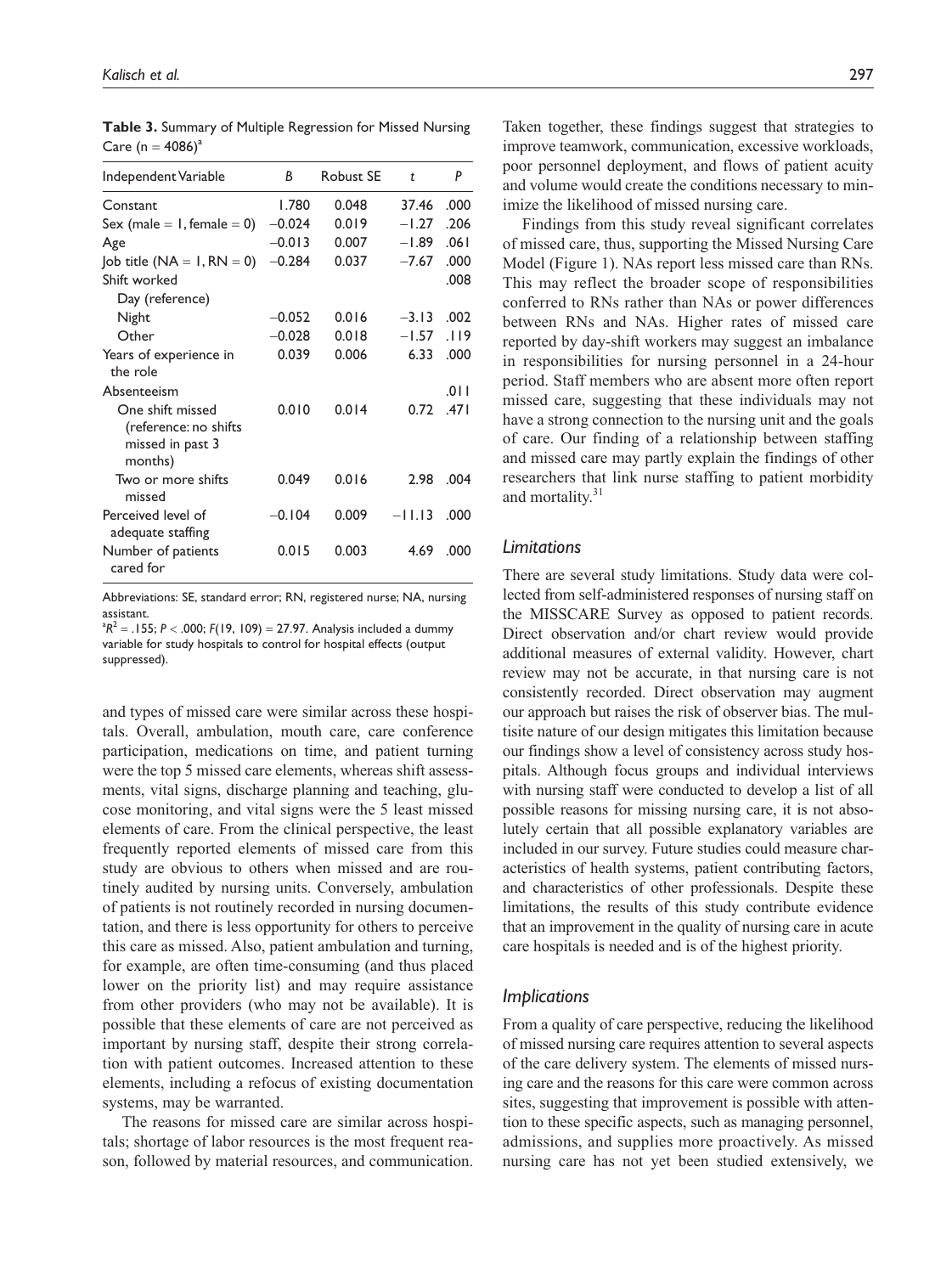recommend that managers support open dialogue on this topic. The patient safety movement has benefited from open disclosure of systemic problems in care, media pressure, and expert panels in clinician groups. $32$  Increased discussion in a nonpunitive context will highlight the size and scope of the problem, the determinants of missed care, and the strategies for improvement.

Increased measurement of this phenomenon would increase our understanding of its relationship to quality of patient care. One management intervention would entail administering the MISSCARE survey to nursing staff in a nonpunitive environment. Staff could review results and use existing quality improvement programs (ie, Plan– Do–Study–Act) to remedy the issues uncovered. Further research that correlates missed care with clinical outcomes is necessary to assess the priority of the corrective action needed. Once a clearer pattern of these relationships emerges in clinical areas, an important next step will be to improve these processes of care across hospitals and health care systems.

In summary, our findings suggest that missed nursing care is reported similarly across acute care hospitals, and the reasons for missed nursing care are also shared across institutions. Strategies to ameliorate missed care should take these stated reasons into account as hospitals continue to reduce complications and improve patient outcomes.

#### **Acknowledgments**

We thank the anonymous reviewers for their thoughtful suggestions.

## **Declaration of Conflicting Interests**

The authors declared no potential conflicts of interest with respect to the authorship and/or publication of this article.

## **Funding**

The authors disclosed receipt of the following financial support for the research and/or authorship of this article: This research was supported by a research grant from the Blue Cross Blue Shield Foundation of Michigan. In addition, Dr Friese is supported by a R00 Pathway to Independence award NR010750.

#### **References**

- 1. Institute of Medicine. *To Err Is Human: Building a Safer Health System.* Washington, DC: National Academies Press; 2000.
- 2. Institute of Medicine. *Crossing the Quality Chasm: A New Health System for the 21st Century.* Washington, DC: National Academies Press; 2001.
- 3. Federal Register. Medicare program; hospital inpatient prospective payment systems for acute care hospitals and fiscal year 2010 rates and to the long-term care hospital prospective payment system and rate year 2010 rates: final fiscal year 2010 wage indices and payment rates implementing the

affordable care act. http://www.federalregister.gov/articles/ 2010/06/17/2010–14810/medicare-program-hospitalinpatient-prospective-payment-systems-for-acute-carehospitals-and-fiscal. Accessed May 22, 2010.

- 4. Agency for Healthcare Research and Quality. AHRQ PSNet Patient Safety Network: glossary. http://psnet.ahrq .gov/glossary.aspx. Accessed January 17, 2008.
- 5. Kalisch BJ, Landstrom G, Williams RA. Missed nursing care: errors of omission. *Nurs Outlook.* 2009;57:3-9.
- 6. Kalisch BJ, Landstrom G, Hinshaw AS. Missed nursing care: a concept analysis. *J Adv Nurs.* 2009;65:1509-1517.
- 7. Callen BL, Mahoney JE, Grieves CB, Wells TJ, Enloe M. Frequency of hallway ambulation by hospitalized older adults on medical units of an academic hospital. *Geriatr Nurs.* 2004;25:212-217.
- 8. Kamel H, Iqbal M, Mogallapu R, Maas D, Hoffmann R. Time to ambulation after hip fracture surgery: relation to hospitalization outcomes. *J Gerontol A Biol Sci Med Sci.* 2003;58:1042-1045.
- 9. Mundy LM, Leet TL, Darst K, Schnitzler MA, Dunagan WC. Early mobilization of patients hospitalized with communityacquired pneumonia. *Chest.* 2003;124:883-889.
- 10. Munin MC, Rudy TE, Glynn NW, Crossett LS, Rubash HE. Early inpatient rehabilitation after elective hip and knee arthroplasty. *JAMA.* 1998;279:847-852.
- 11. Price P, Fowlow B. Research-based practice: early ambulation for PTCA patients. *Can J Cardiovasc Nurs.* 1994;5: 23-25.
- 12. Whitney JD, Parkman S. The effect of early postoperative physical activity on tissue oxygen and wound healing. *Biol Res Nurs.* 2004;6:79-89.
- 13. Yohannes AM, Connolly MJ. Early mobilization with walking aids following hospital admission with acute exacerbation of chronic obstructive pulmonary disease. *Clin Rehabil.* 2003;17:465-471.
- 14. Rasmussen HH, Kondrup J, Staun M, Ladefoged K, Kristensen H, Wengler A. Prevalence of patients at nutritional risk in Danish hospitals. *Clin Nutr.* 2004;23: 1009-1015.
- 15. Anselmi ML, Peduzzi M, Dos Santos CB. Errors in the administration of intravenous medication in Brazilian hospitals. *J Clin Nurs.* 2007;16:1839-1847.
- 16. Holley JL. A descriptive report of errors and adverse events in chronic hemodialysis units. *Nephrol News Issues.* 2006;20:57-58, 60-61, 63 passim.
- 17. Rinke ML, Shore AD, Morlock L, Hicks RW, Miller MR. Characteristics of pediatric chemotherapy medication errors in a national error reporting database. *Cancer.* 2007;110: 186-195.
- 18. Sochalski J. Is more better?: the relationship between nurse staffing and the quality of nursing care in hospitals. *Med Care.* 2004;42(2 suppl):II67-II73.
- 19. Schubert M, Glass TR, Clarke SP, et al. Rationing of nursing care and its relationship to patient outcomes: the Swiss